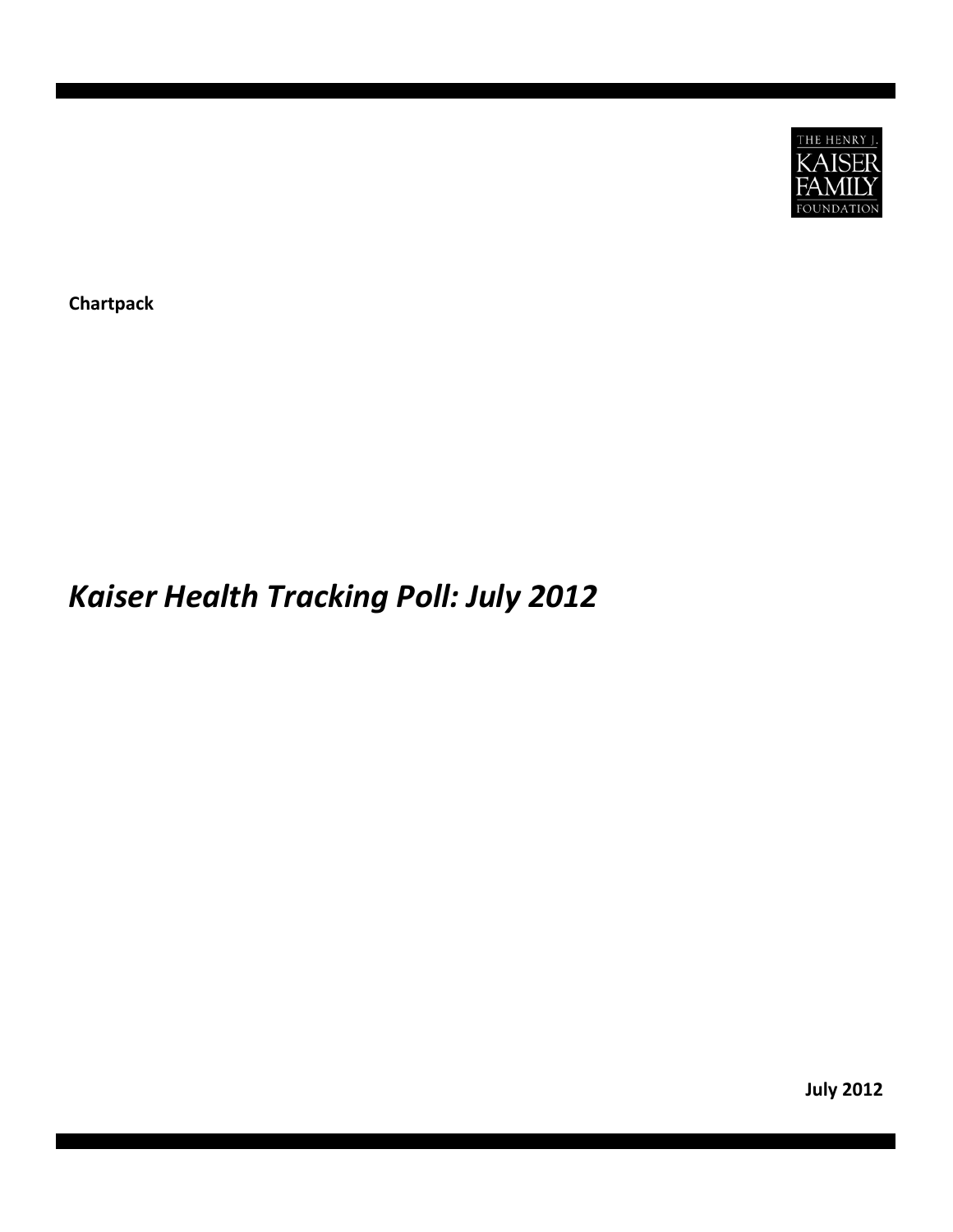

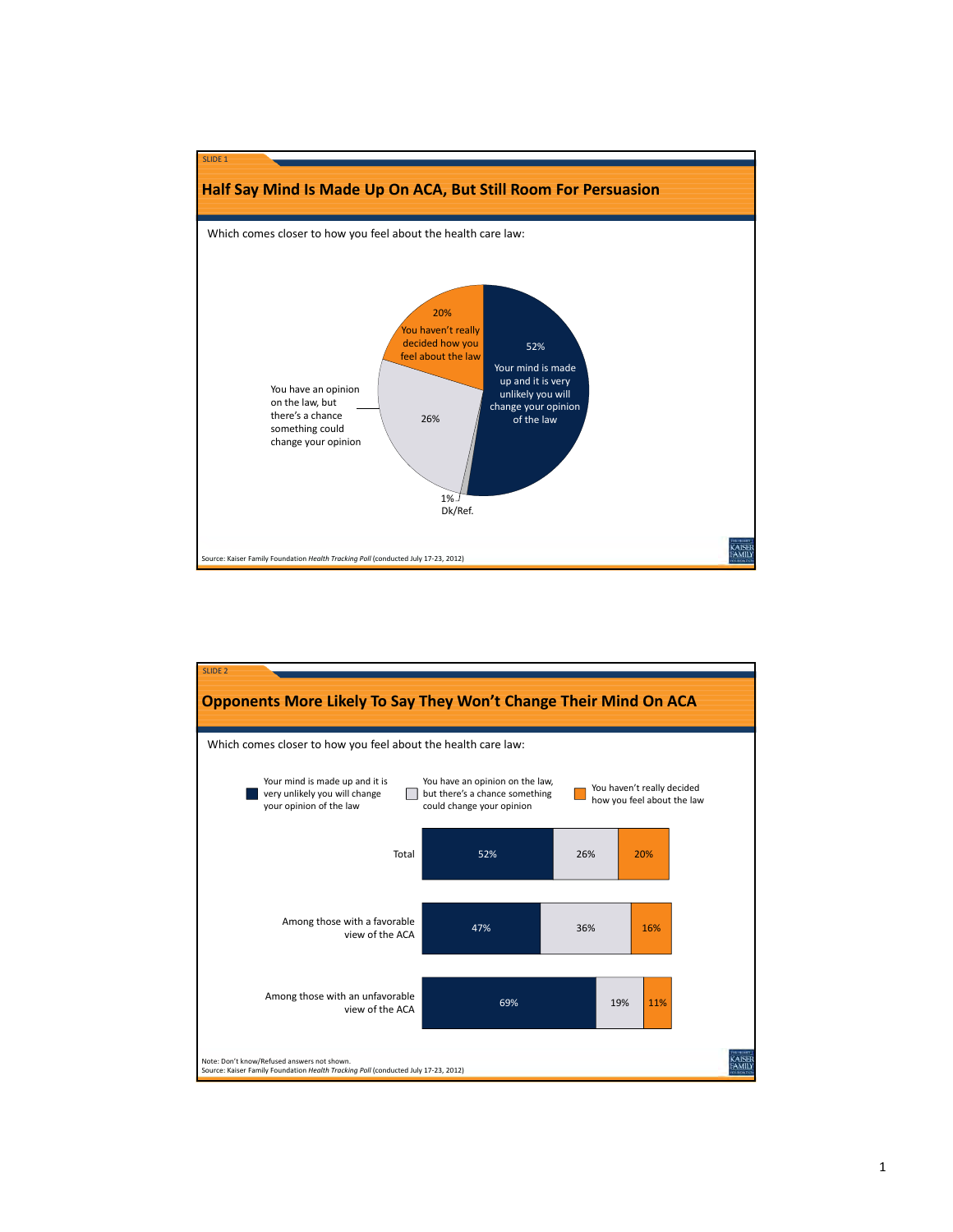

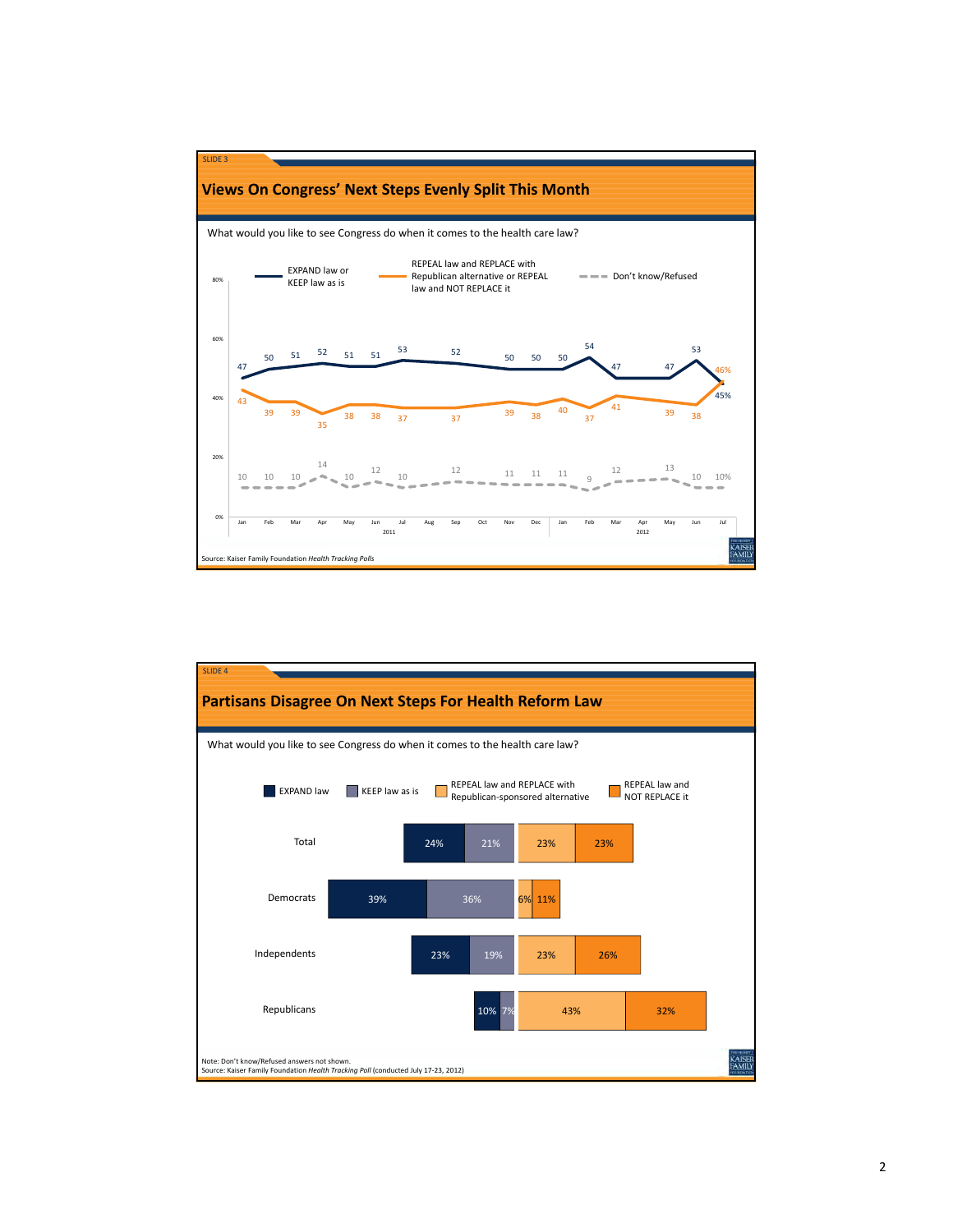

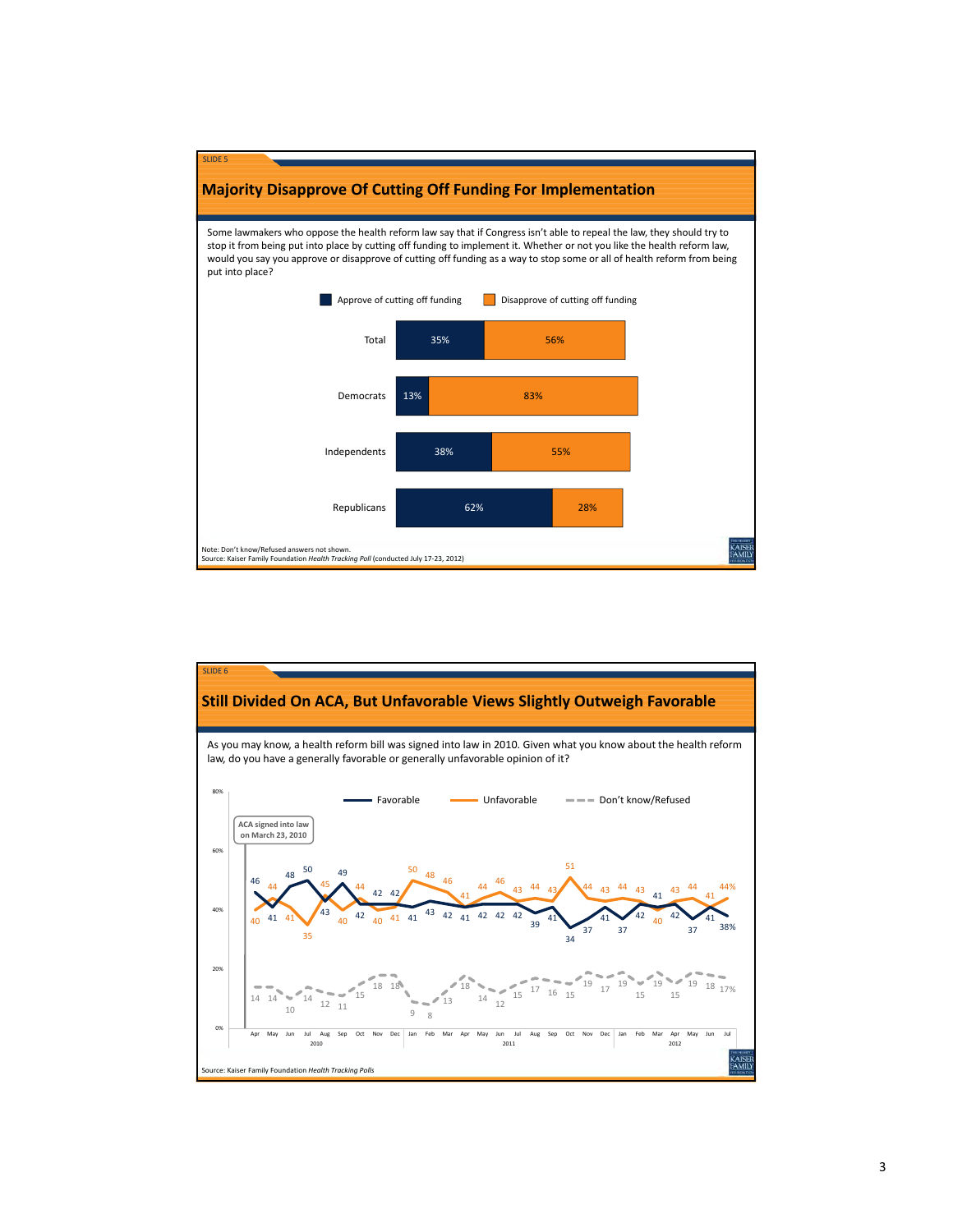

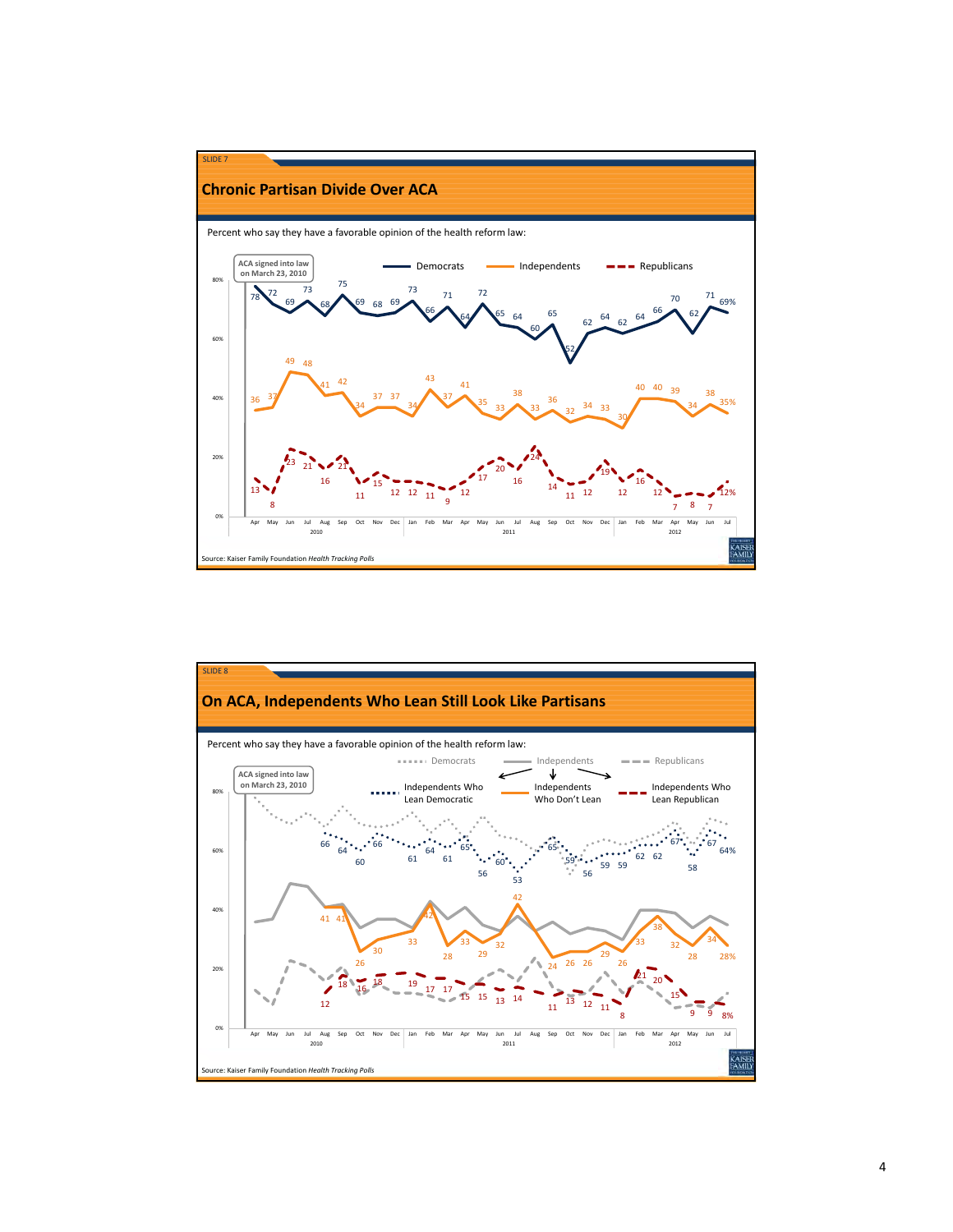

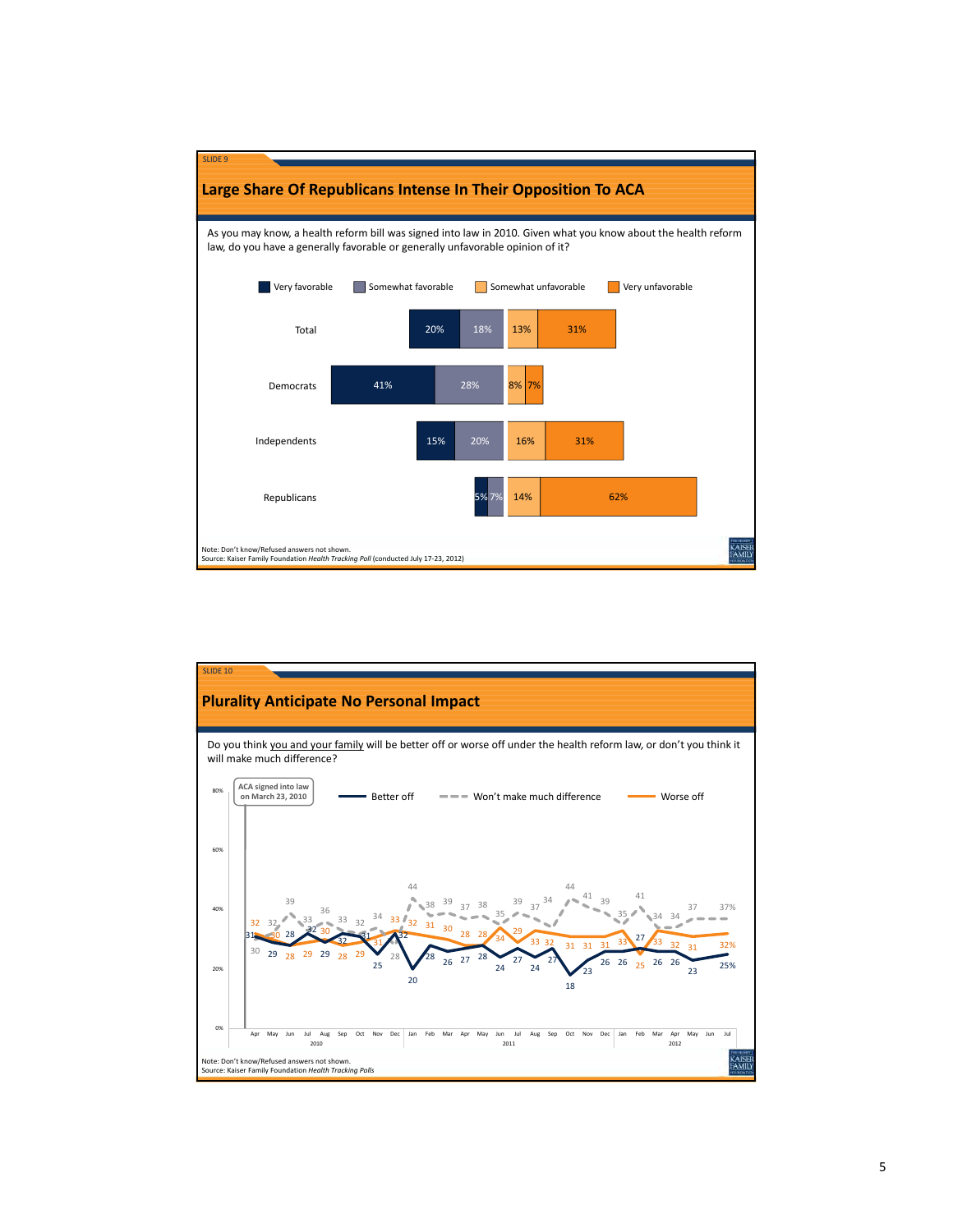

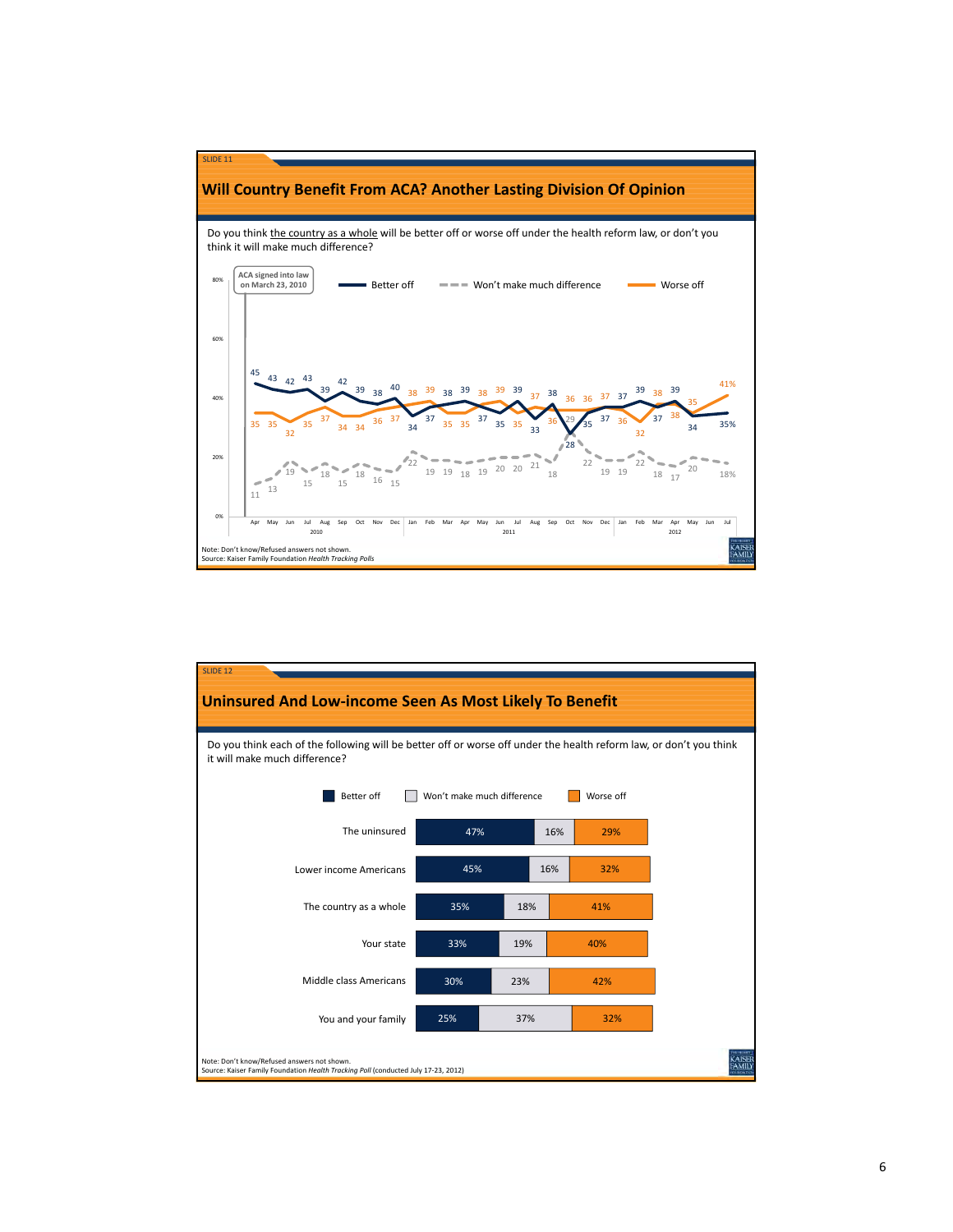

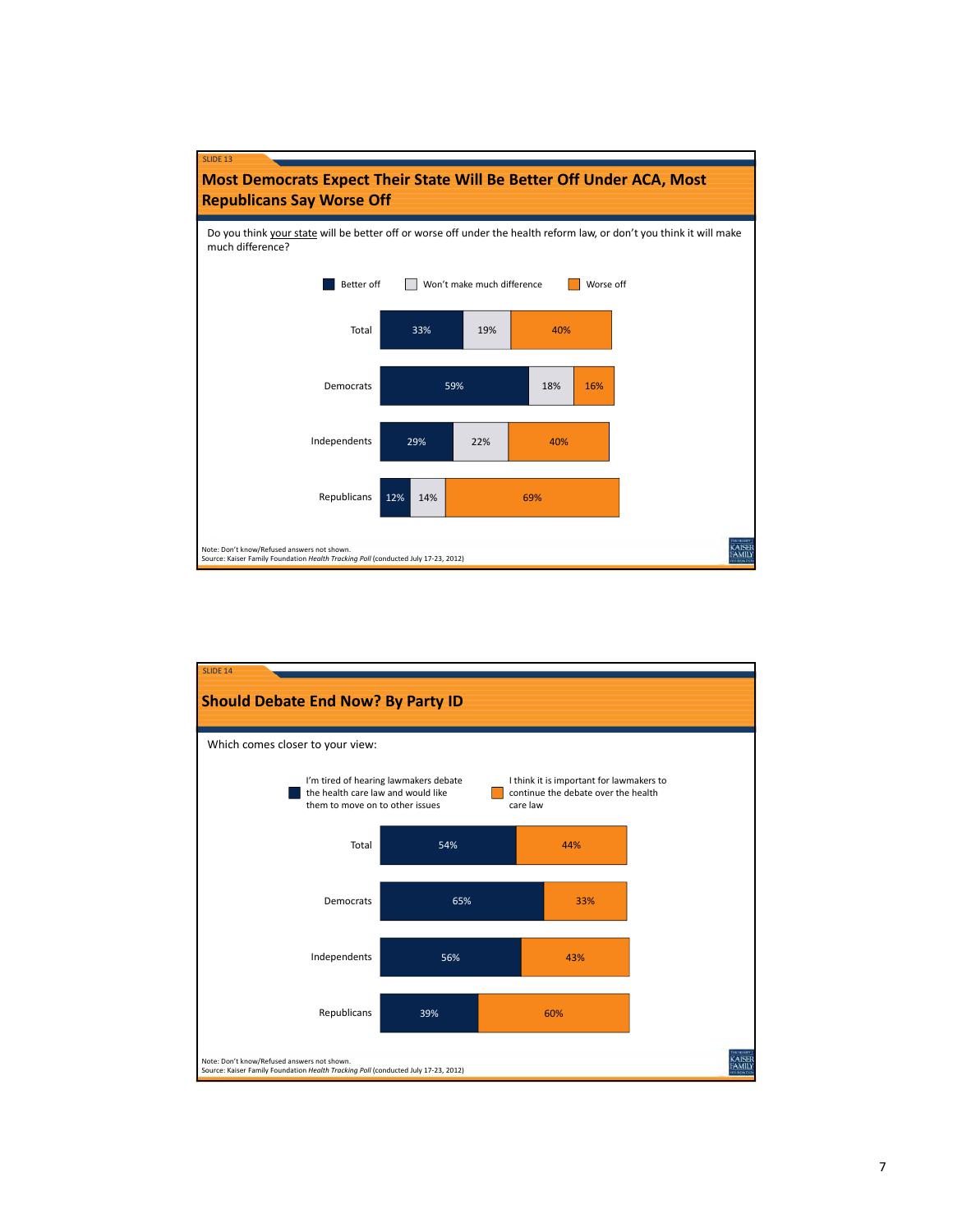

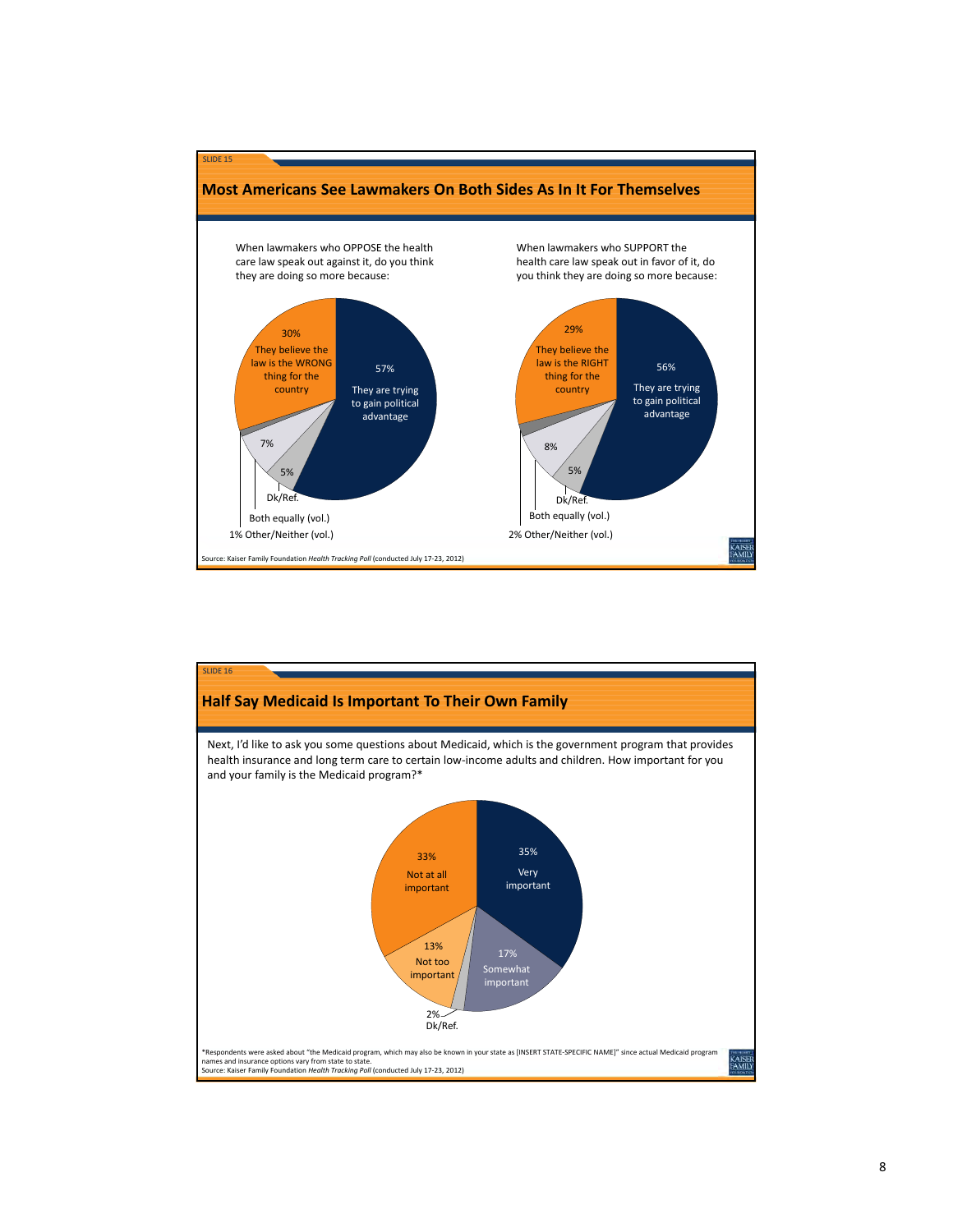

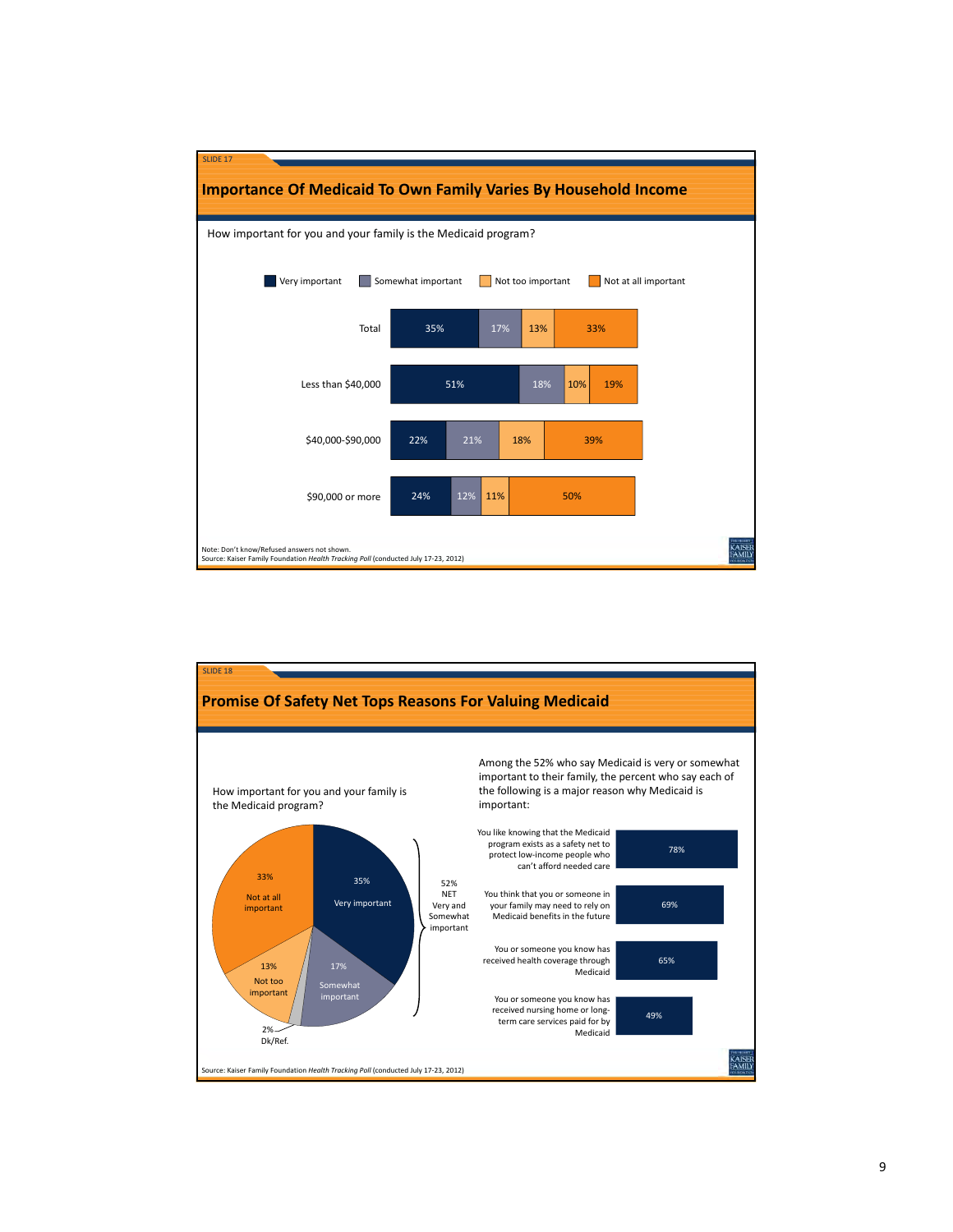

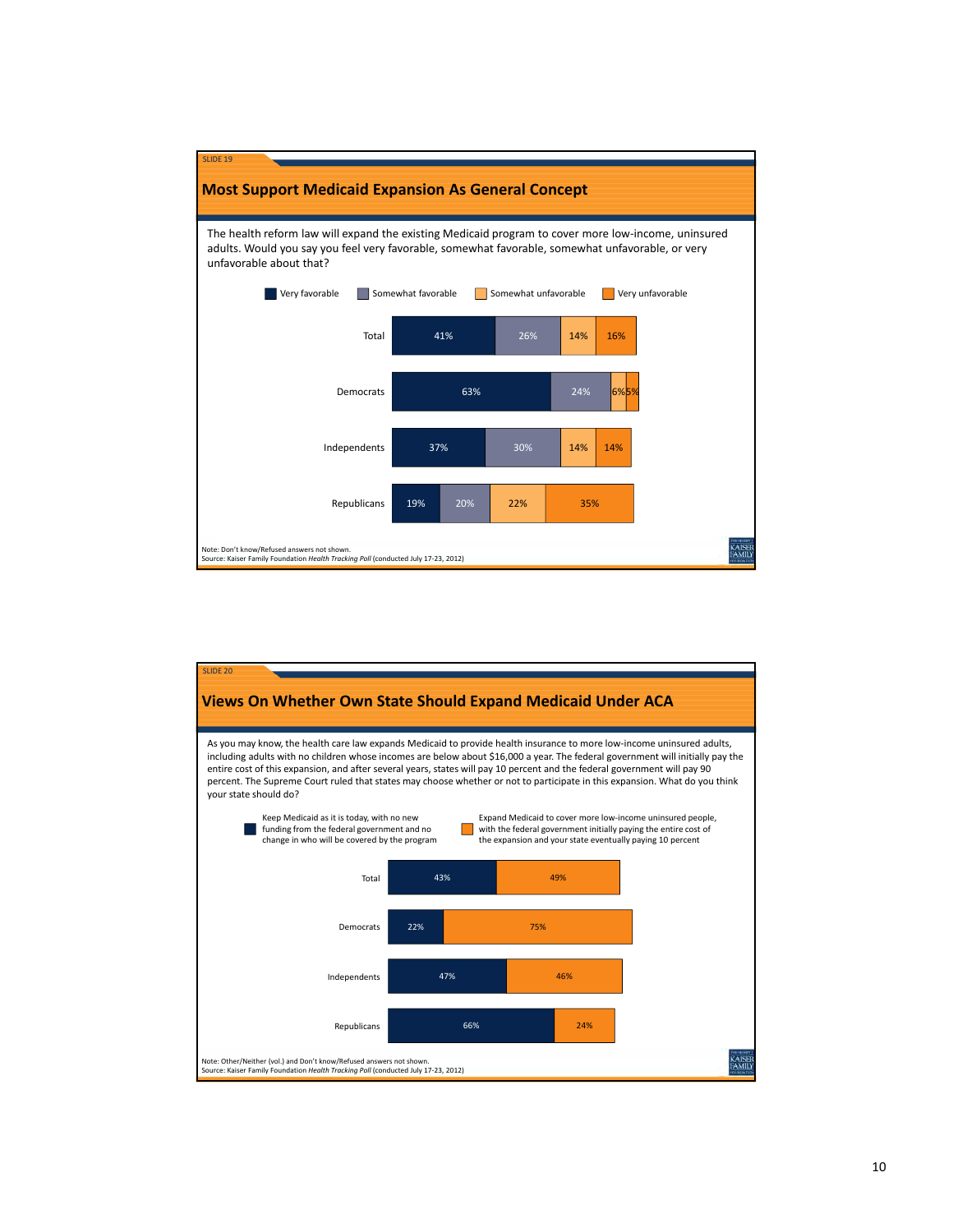

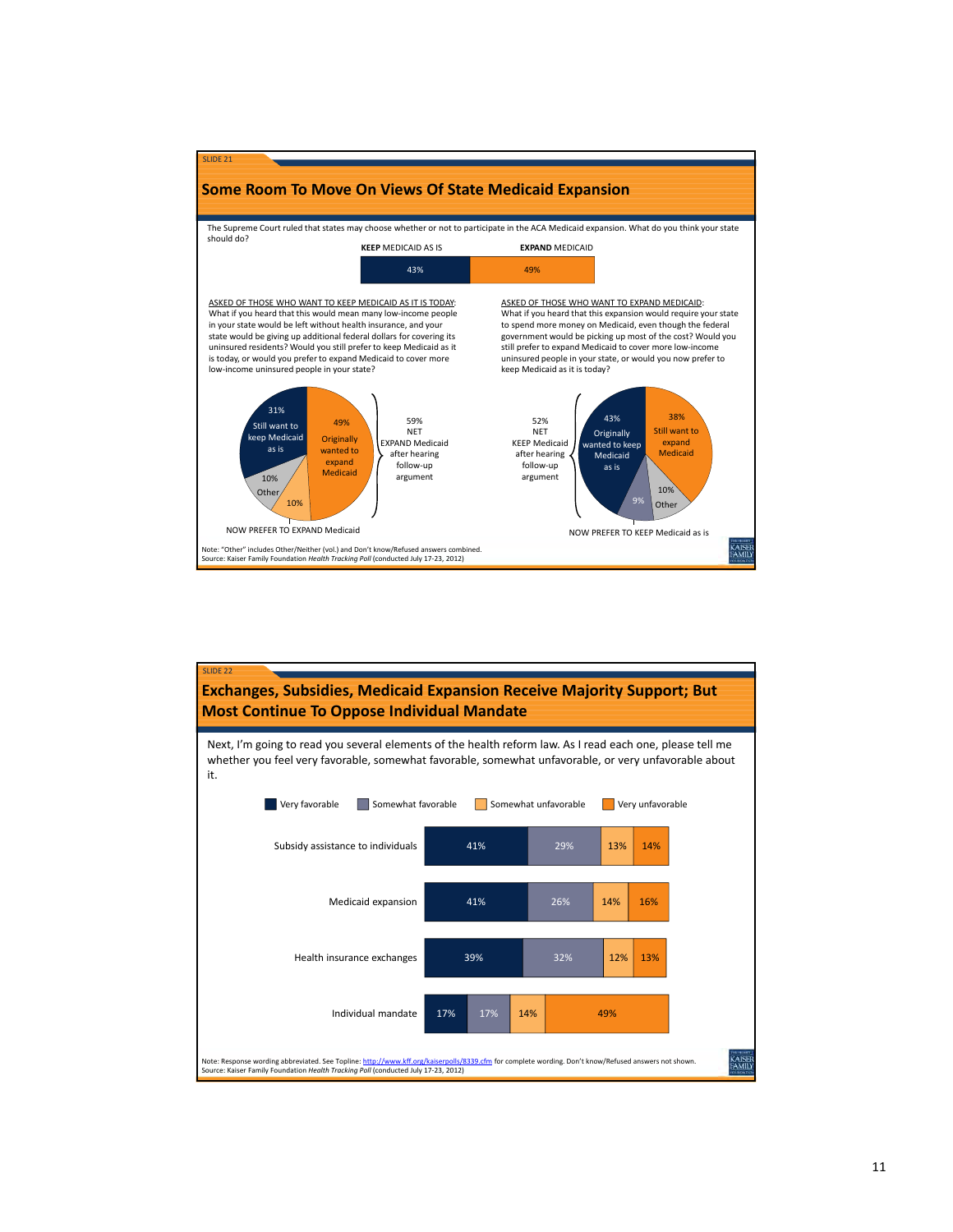| Percent who say they feel favorable about each of the following elements of the health reform law: |              |      |      |      |
|----------------------------------------------------------------------------------------------------|--------------|------|------|------|
|                                                                                                    | <b>Total</b> | Dem. | Ind. | Rep. |
| Health insurance exchanges                                                                         | 71%          | 86%  | 70%  | 56%  |
| Subsidy assistance to individuals                                                                  | 70           | 90   | 70   | 45   |
| Medicaid expansion                                                                                 | 67           | 87   | 67   | 39   |
| Individual mandate                                                                                 | 34           | 59   | 30   | 18   |
|                                                                                                    |              |      |      |      |

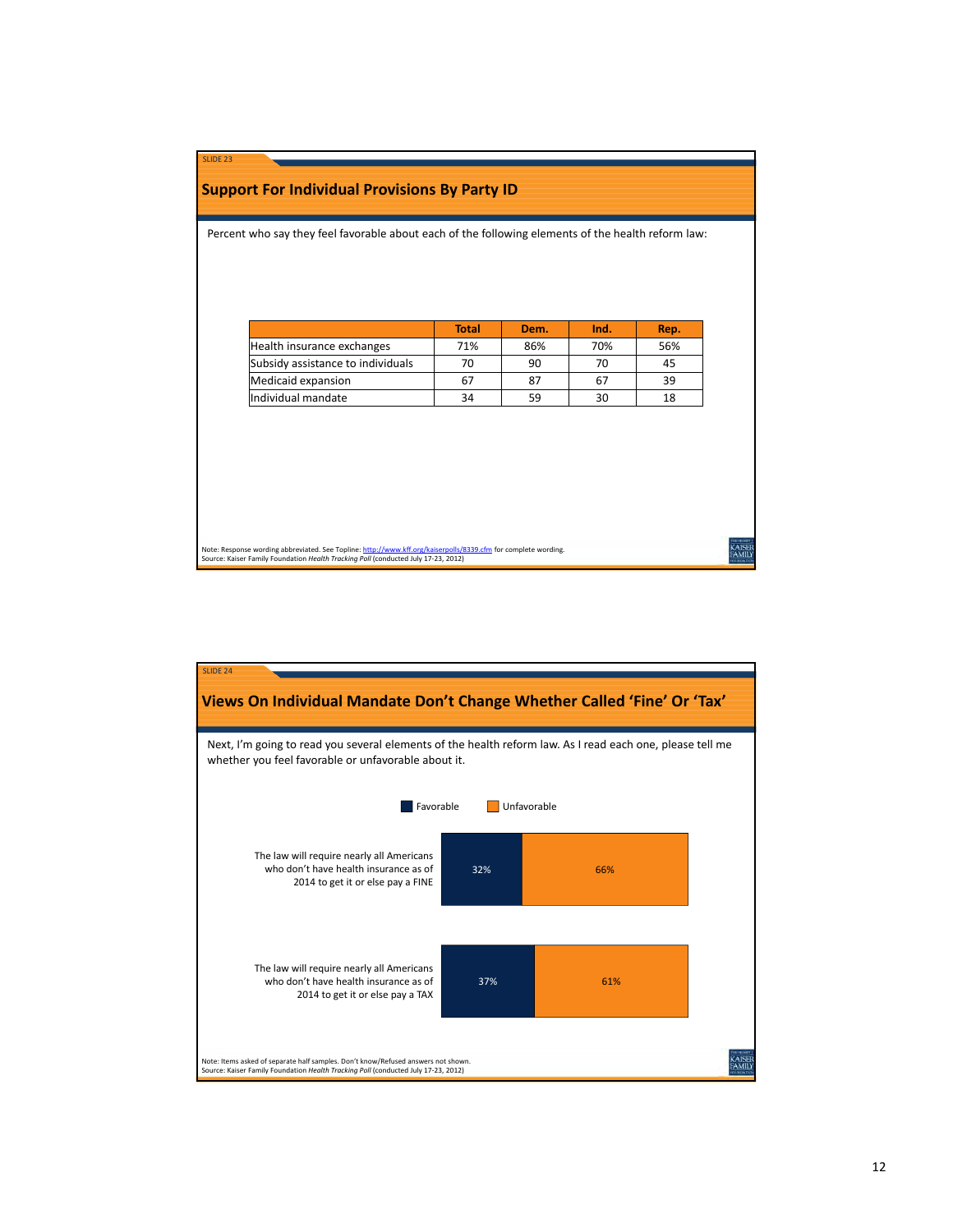

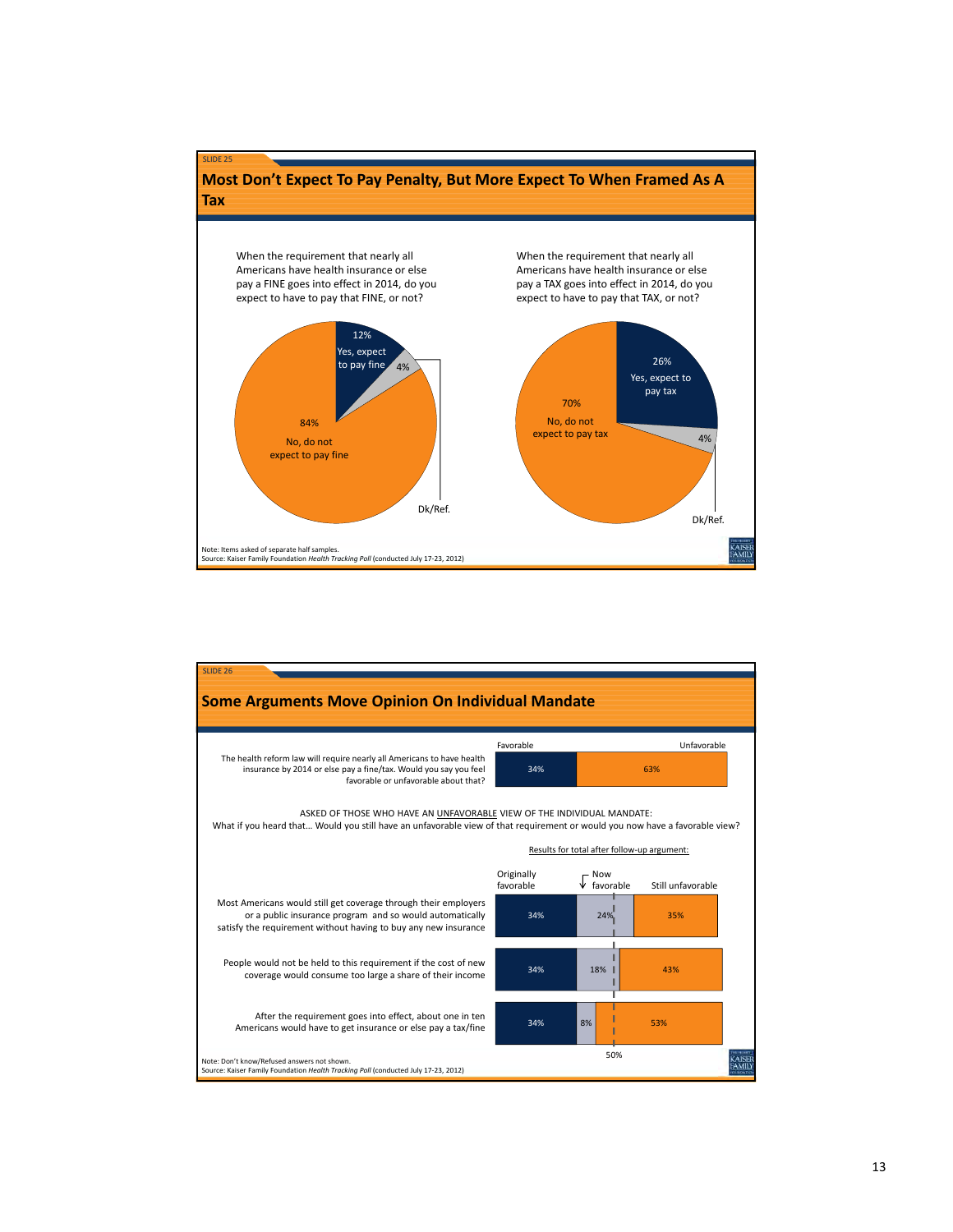

## SLIDE 28**Methodology** This *Kaiser Health Tracking Poll* is the second of two polls to be released this month looking at public opinion on the Affordable Care Act in the wake of the Supreme Court's decision in the case challenging the law. The poll was designed and analyzed by public opinion researchers at the Kaiser Family Foundation led by Mollyann Brodie, Ph.D., including Claudia Deane, Sarah Cho, and Theresa Boston. The survey was conducted July 17‐23, 2012, among a nationally representative random digit dial telephone sample of 1,227 adults ages 18 and older, living in the United States, including Alaska and Hawaii (note: persons without a telephone could not be included in the random selection process). Computer‐assisted telephone interviews conducted by landline (703) and cell phone (524, including 292 who had no landline telephone) were carried out in English and Spanish by Braun Research, Inc. under the direction of Princeton Survey Research Associates International (PSRAI). The combined landline and cell phone sample was weighted to balance the sample demographics to match Census estimates for the national population on sex, age, education, race, Hispanic origin, nativity (for Hispanics only), region, and telephone usage. All statistical tests of significance account for the effect of weighting. The margin of sampling error including the design effect is plus or minus 3 percentage points. For results based on other subgroups, the margin of sampling error may be higher. Note that sampling error is only one of many potential sources of error in this or any other public opinion poll. The full question wording and methodology of the polls can be viewed online at: http://www.kff.org/kaiserpolls/8339.cfm. KAISEI<br>FAMIL